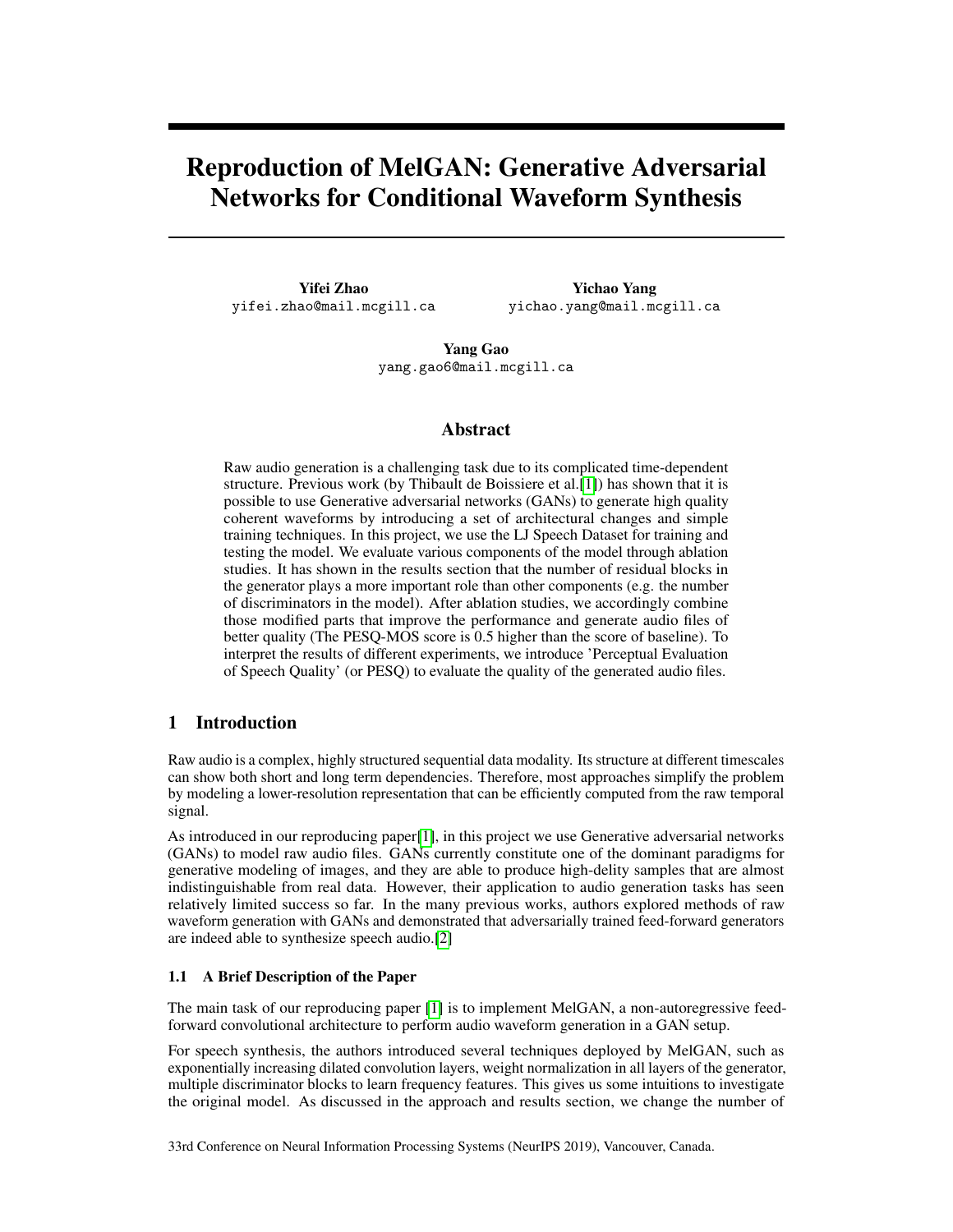discriminator blocks, let stride size increase exponentially and try our model with 2 normalization techniques. Some modifications indeed improve the performance of our model.

### 1.2 Experiment Set-up

The first goal of this work is to reproduce the results presented in the paper [\[1\]](#page-8-0) by running the released code provided by the authors.

We then explore how different components affect model performance. for instance, we test the model performance by changing the number of layers in discriminator, activation functions in the Generator, the learning rate of the optimization function in the model and so on. In this process, we perform ablation studies to understand the model's robustness.

Furthermore, we attempt to modify the model by using different architectures and hyperparameters. Instead of using loops to construct neural network layers with fixed parameters, we construct each layer with different parameters and try to improve the overall performance.

# 1.3 Dataset Information

In this experiment, we choose the LJ Speech Dataset, one of the most popular datasets for audio modeling training experiments. This is a public domain speech dataset consisting of 13,100 short audio clips of a single speaker reading passages from 7 non-fiction books. A transcription is provided for each clip. Clips vary in length from 1 to 10 seconds and have a total length of approximately 24 hours.

# 2 Related Works

The optimizer is an important component in the model, we refer several papers related to different kinds of optimizers during the experiments: Vaishnavh et al. [\[3\]](#page-8-2) proposed a regularized gradient descent method when training GANs model, which addressed the mode collapse issue and guaranteed the local stability with the speeding up convergence. Yann N. Dauphin et al. [\[4\]](#page-8-3) discussed the properties of the RMSPROP optimizer to solve non-convex task. The paper by Xiangyu Zeng et al.[\[5\]](#page-8-4) introduced how Adamax optimizer works and compared to Adam optimizer. Based on these previous work, we make experiments to test how different optimizers behave in the model.

Dominik Scherer et al. [\[6\]](#page-8-5) discussed that generally a maximum pooling operation significantly outperforms subsampling operations. This gives us an intuition to replace average pooling operation with maximum pooling operation. It indeed improved the performance significantly.

We also change the padding operation in the experiment. T Sree Harsha and Dr. Balaji Srinivasan [\[7\]](#page-8-6) showed 3 padding techniques that used in convolutional neural network. Moreover, Guilin Liu et al. [\[8\]](#page-8-7) discussed the padding techniques for partial convolution. Based on these work, we make a comparison between replication and reflection padding operations.

Sitao Xiang and Hao Li [\[9\]](#page-8-8) attach importance to the effects of normalization techniques on the performance of GANs, particularly the weight normalization technique is more favorable in image generating scenario than the model using batch normalization technique. While Takeru Miyato et al. [\[10\]](#page-8-9) put forward a novel normalization method: spectral normalization, and showed that it is capable of generating images of better or equal quality. Based on these materials, we further explore the effects of various normalization techniques on the performance of MelGAN model.

To interpret the performances of our model during experiments, we use a standard metric *Perceptual Evaluation of Speech Quality* (PESQ) proposed by Antony W. Rix et al. [\[11\]](#page-8-10) to calculate Mean Opinion Score (MOS). We then calculate the average score of 8 generated samples.

Additionally, the International Telecommunication Union(ITU) [\[12\]](#page-8-11) presents other methods to evaluate the audio quality such as the Outlier ratio, Pearson correlation coefficient and RMSE. Instead of using the loss function to evaluate the importance of different feature components, we introduce the Pearson correlation coefficient.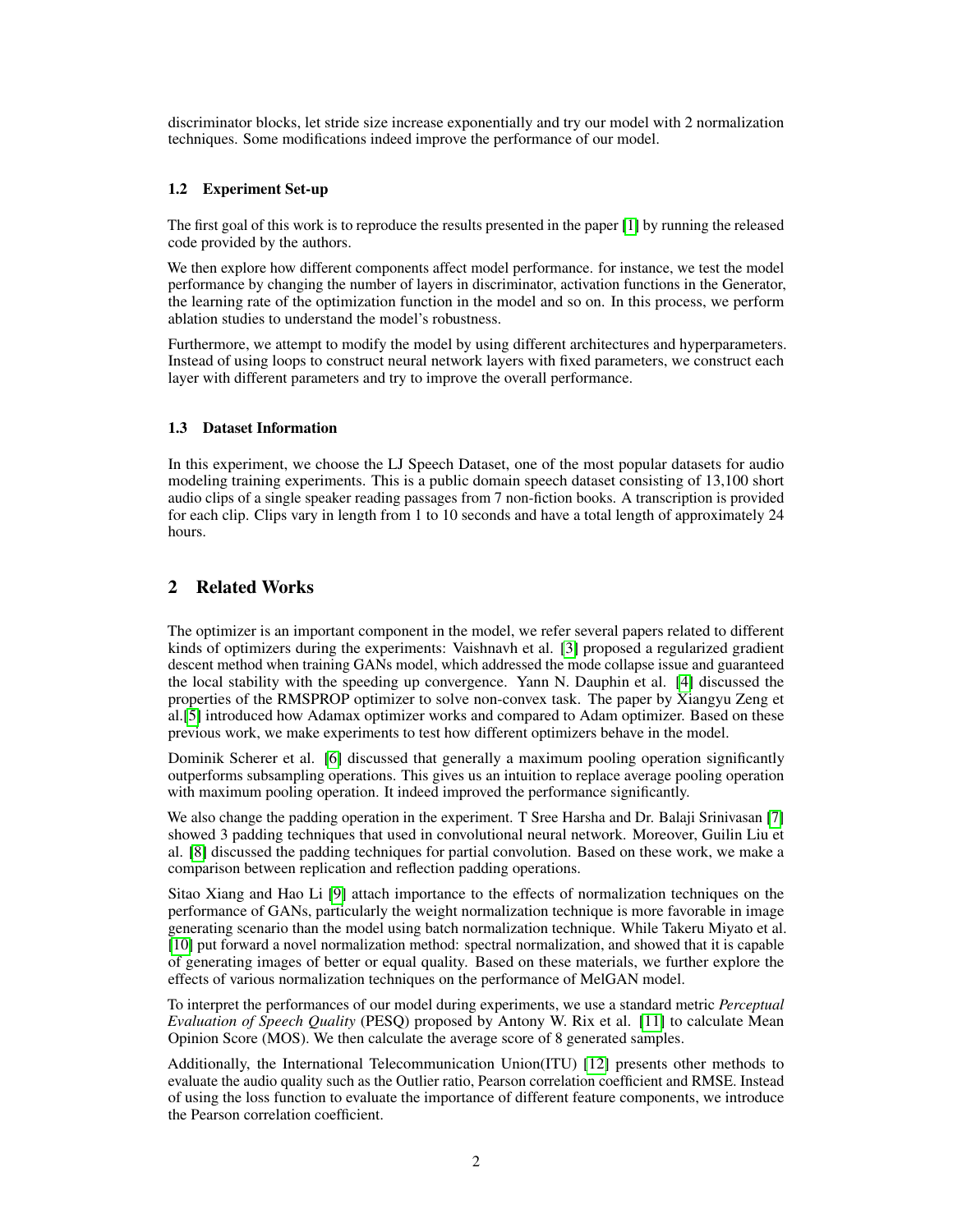# 3 Proposed Approach

# 3.1 Dataset and Set-up

As is introduced in the previous section, in this project we choose the LJ Speech Dataset, which consists of 13,100 short audio clips in total. As the paper suggested, we choose 13,091 wave files as the training set and use the remaining 10 wave files as test datasets.

# 3.2 Preprocessing

Modeling raw audio is a particularly challenging problem, thus instead of modeling the raw audio directly, we choose mel-spectrogram inversion as an intermediate representation. A visualization of mel-spectrogram inversion is shown in figure [1](#page-2-0)

Extraction: The initial stage consists of the decomposing waveform into time and frequency using the Short-Time Fourier Transformation (STFT). Then the phase information is discarded leaving only the linear-amplitude magnitude spectrogram. The linear-spaced frequency bins of the resultant spectrogram are then compressed to fewer bins which are equally-spaced on a logarithmic scare (Mel scale).

Inversion: To heuristically invert this procedure (vocode), Firstly, logarithmic amplitudes are converted to linear ones. Then, an appropriate magnitude spectrogram is estimated from the melspectrogram. Finally, appropriate phase information is estimated from the magnitude spectrogram, and the inverse STFT is used to render audio.

<span id="page-2-0"></span>Unless otherwise specified, throughout this paper we operate on waveforms sampled at 22050Hz using an STFT with a window size of 1024 and a hop size of 256. We compress magnitude spectrograms to 80 bins equally spaced along the mel scale from 125 Hz to 76000Hz.



Figure 1: Mel-Spectrogram Inversion

# 3.3 Original Model

The original model consists of a generator and a discriminator architecture for mel-spectrogram inversion. The overall structure is shown in figure [2,](#page-3-0) weight normalization is applied in all layers of generator and discriminator.

# 3.3.1 Generator

The generator is a fully convolutional feed-forward network with mel-spectrogram *s* as input and generates raw waveform *x* as output. The mel-spectrogram is at a  $256 \times$  lower temporal resolution, which is upsampled by a stack of transposed convolutional layers and residual blocks with dilated convolutions.

Induced receptive field: The authors designed the generator to put an inductive bias that there is long range correlation among the audio time steps. Since residual blocks with dilation after each upsampling layer are added to the generator, temporally far output activations of each subsequent layer have significant overlapping inputs. And since the receptive field of a stack of dilated convolution layers increases exponentially with the number of layers, incorporating these in the generator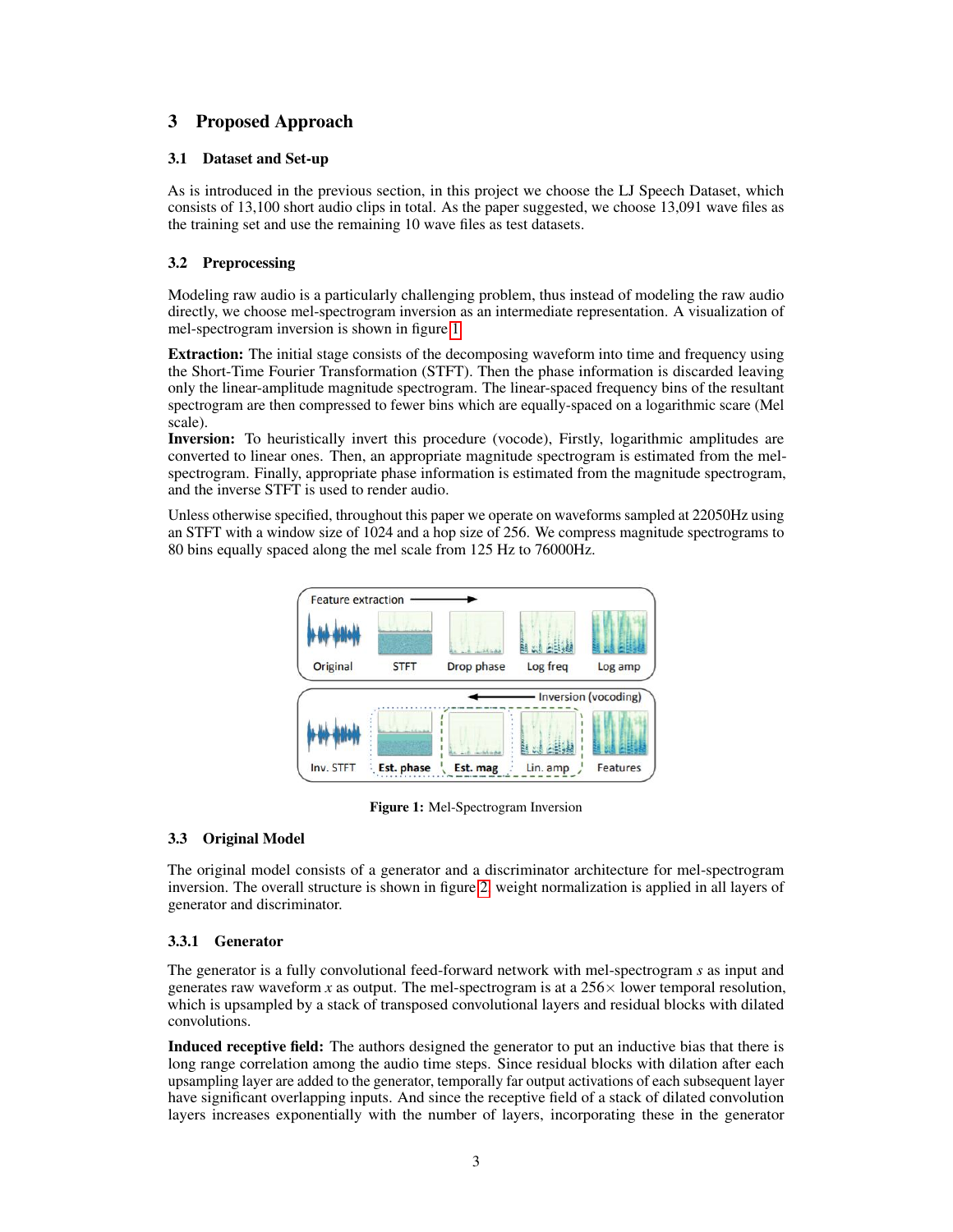<span id="page-3-0"></span>

Figure 2: raw model architecture

efficiently increases the induced receptive fields of each output time-step, which leads to a better long range correlation.

### 3.3.2 Discriminator

**Multi-Scale Architecture:** 3 discriminators  $(D_1, D_2, D_3)$  with identical network structure but different audio scales are introduced in the discriminator architecture.  $D_1$  operates on the scale of the generated audio files,  $D_2$  and  $D_3$  operate generated audio files downsampled by a factor of 2 and 4 respectively.

Window-based objective: Grouped convolutions are used to allow the larger kernel sizes for a small number of parameters. The window-based discriminator learns to classify between the distribution of small audio chunks. Since the discriminator loss is computed over the overlapping windows where each window is very large (equal to the receptive field of the discriminator), the MelGAN model learns to maintain coherence across patches.

### 3.3.3 Feature Matching

The object of feature matching is to minimize the L1 distance between the discriminator feature maps of real and synthetic audio files. Intuitively, this can be seen as a learned similarity metric, where a discriminator learns a feature space that discriminates the fake data from real data.

### 3.4 Modified Model

Due to our computational and resource constraints, the scope of our reproduction is narrowed down from that of the original paper. In particular, instead of running the model for 3,000 epochs as the author proposed, we only run the code for 100 epochs, but we use the same dataset of the same size. So in our experiments, the baseline is the reconstructed audio files generated from 100 epochs without any modification on the original model. Based on this, we perform rigours ablation study as follows:

Residual blocks: The architecture of the generator consists of 4 transposed convolutional layers to upsample the input sequence and each transposed convolutional layer is followed by 3 residual blocks with dilated convolutions. Thus, we investigate the influence of the different number of residual blocks on the performance of the model. We also investigate the effects of different activation functions used in the residual block.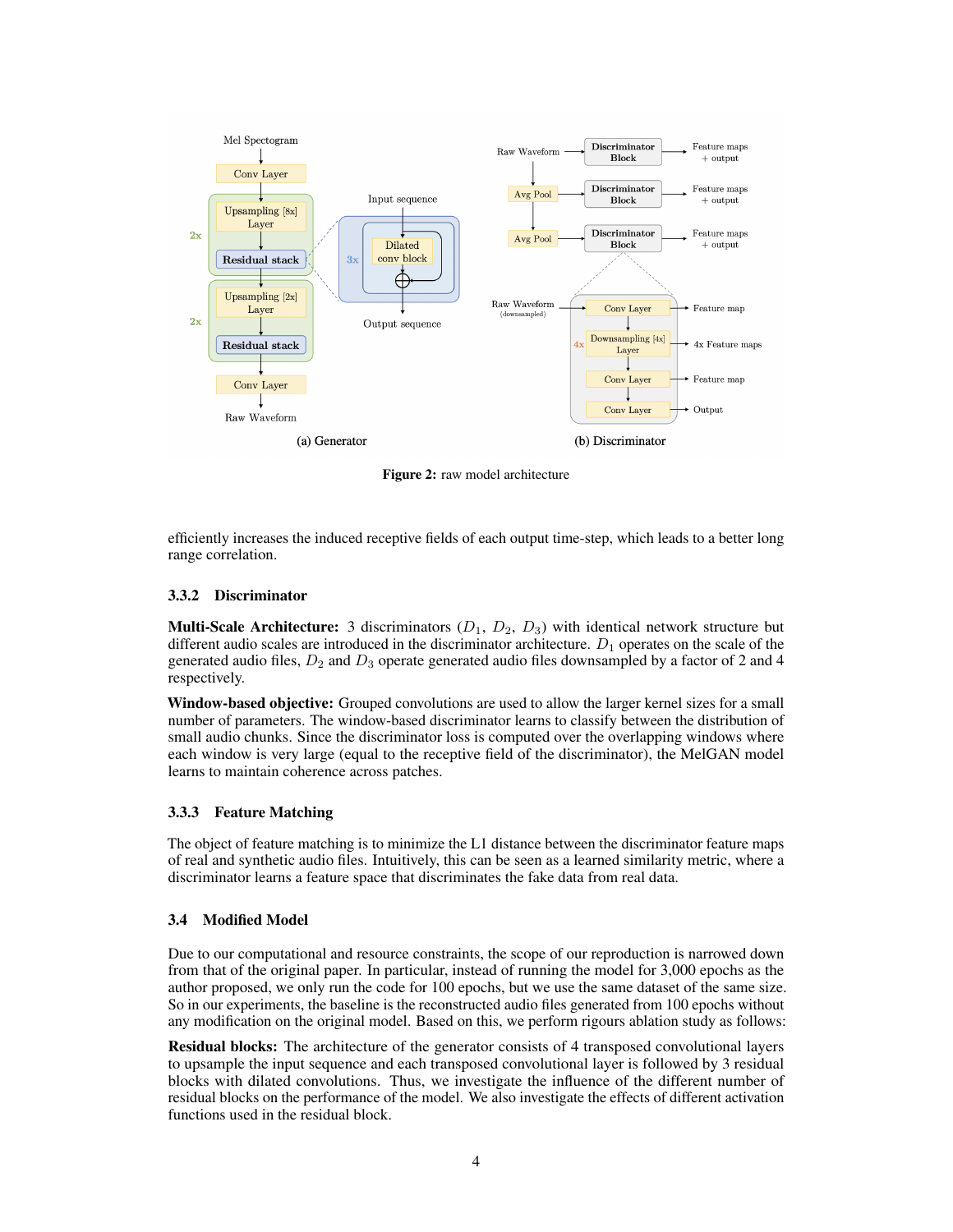**Discriminator:** The original model uses 3 discriminators and each discriminator consists of 4 convolutional layers. To understand the importance of its different components, we change the number of convolutional layers and discriminators. Apart from changing the activation function, we modify the strides size, type of pooling layer and method of padding.

Normalization technique: The original model applies the weight normalization technique on both the generator and discriminator. We examine the effects of normalization on the performance of the model by just removing weight normalization and replacing it with spectral normalization.

Optimizer: We try several types of optimizers in the generator and discriminator. Specifically, Adam optimizer, Stochastic Gradient Decent (SGD) optimizer, Rprop optimizer, and RMSprop optimizer are applied to the model.

Loss function: L1 loss function is replaced by the reversed Pearson correlation coefficient since we expect the increasing reversed correlation coefficient to reflect the decreasing discriminator loss. L2 loss function is also applied and compared.

# 4 Results

As mentioned earlier, we run the model for 100 epochs on the original LJ dataset with 13,091 training samples and 10 test samples. We implement 9 ablation studies and hyper-parameters exploration experiments, each experiment generating eight audio files and the measured PESQ is the average of the generated audio quality.

We conduct Mean Opinion Score (MOS) tests to compare the performance of our modified model to competing architectures. However, instead of conducting surveys by asking many people to evaluate the quality of generated audios which seems to be subjective, we use a standard algorithm *Perceptual Evaluation of Speech Quality* (PESQ) proposed by Antony W. Rix et al. [\[11\]](#page-8-10) to compute MOS, and then calculate the mean of 10 generated samples.

# 4.1 Reproduction and Baseline

The original architecture of the MelGAN model contains 3 residual blocks, 3 discriminators and each with 9 convolutional layers. As the following tables show, the quality results evaluated by PESQ is 1.75 for PESQ-MOS and 1.457 for MOS-LQO (based on 100 epochs).

The PESQ-MOS scores range from 0 to 4.5 and MOS-LQO scores range from 1.02 to 4.56 The value of PESQ-MOS is the mapping results from PESQ to MOS, and the value of MOS-LQO is the mapping results from MOS to LQO (Listening Quality Objective). Both can be interpretations of the quality of the audio files.

### 4.2 Ablation Study and Experiments

During ablation studies, we modified several components of the original model:

- Generator: activation function, residual block layer, several normalization techniques
- Discriminator: the number of discriminators, stride size, pooling layer, padding operation
- Optimizers and their learning rates
- Loss Functions: the Pearson correlation coefficient, L2 loss function

# 4.2.1 Generator

*Experiment 1*: In this section, different activation functions, various number of residual blocks, with or without weight normalization technique are applied to investigate their influence on the original model. As the **Table** [1](#page-5-0) is shown below, the weight normalization technique slightly influences the performance of the model by decreasing the PESQ-MOS, while changing the activation function from LeakyReLU to ReLU results in worse audio quality. Indeed, using ReLU activation function produces metallic noise. Adding the number of residual blocks actually contributes to better audio quality. When the weight normalization technique is replaced with the spectrum normalization, the PESQ score significantly decreases by roughly 0.9 compared to the baseline model.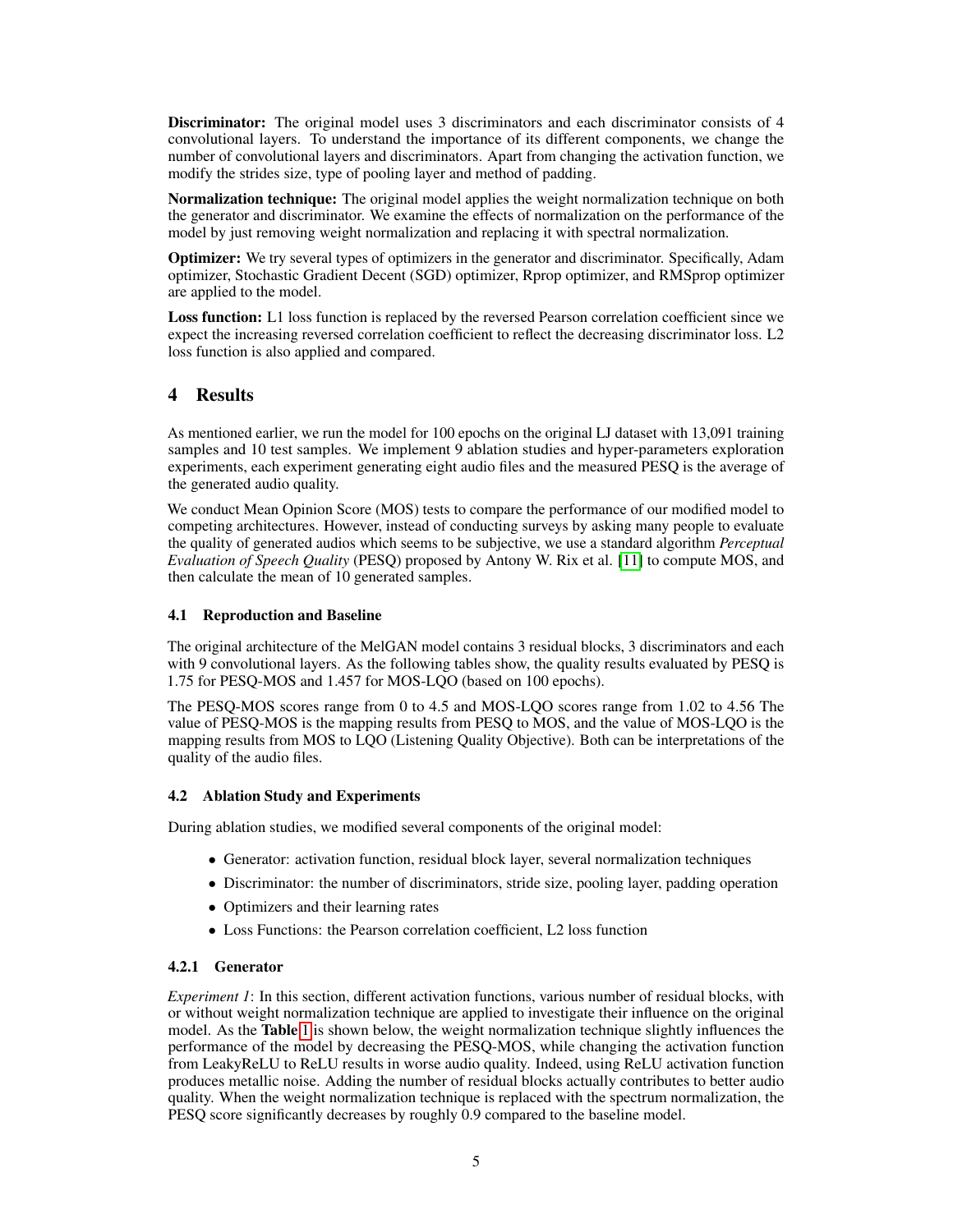Table 1: Generator with normalization and different number residual blocks

<span id="page-5-0"></span>

| Table head                                                                                                                                    |  | Baseline ReLU w/o $WN^1$ w/ $SN^2$ w/ $BN^3$ 1 $RB^4$ 2 RBs 4 RBs |  |  |  |
|-----------------------------------------------------------------------------------------------------------------------------------------------|--|-------------------------------------------------------------------|--|--|--|
| PESO-MOS <sup>5</sup> 1.750 1.286 1.715 1.254 1.274 0.934 1.645 2.221<br>MOS-LOO <sup>6</sup> 1.457 1.242 1.436 1.194 1.102 1.259 1.542 1.828 |  |                                                                   |  |  |  |

 $1$  WN: Weight normalization.

2 SN: Spectral normalization. <sup>3</sup> BN: Batch normalization.

<sup>4</sup> RB: Residual block.

<sup>5</sup> PESQ-MOS: Mapping PESQ to MOS.

<sup>6</sup> MOS-LQO: Mapping raw result scores to MOS-LQO (Listening Quality Objective).

<span id="page-5-1"></span>*Experiment 2*: Furthermore, drop out function is introduced to the model, however, it further pollutes the generated audio, shown as Table [2.](#page-5-1) (Baseline does not contain drop out function)

| <b>Table 2:</b> Drop out layer |       |                             |                    |  |  |  |  |
|--------------------------------|-------|-----------------------------|--------------------|--|--|--|--|
|                                |       | Baseline Drop out $(p=0.2)$ | Drop out $(p=0.5)$ |  |  |  |  |
| PESO-MOS                       | 1.750 | 1.668                       | 1.535              |  |  |  |  |
| MOS-LOO                        | 1.457 | 1.410                       | 1.358              |  |  |  |  |

### 4.2.2 Discriminator

<span id="page-5-2"></span>*Experiment 3:* The number of discriminators plays an important role in the generative adversarial network, thus, the value is changed from 3 to 1, 2 and 4. As shown in Table [3,](#page-5-2) simply increasing the number of discriminators does not guarantee a better audio quality. Reducing one or two discriminators results in similar PESQ scores to the baseline. Overall, the number of discriminators shows a slight influence on model performance.

|          | Baseline $1 \text{ disc}$ $2 \text{ disc}$ $4 \text{ disc}^1$ |       |       |       |
|----------|---------------------------------------------------------------|-------|-------|-------|
| PESQ-MOS | 1.750                                                         | 1.685 | 1.722 | 1.614 |
| MOS-LOO  | 1.457                                                         | 1.387 | 1.420 | 1.381 |

Table 3: Ablation study of the number of discriminators

<sup>1</sup> 'n disc' means the number of discriminator blocks is n

<span id="page-5-3"></span>*Experiment 4:* The stride size on each convolutional layer is increased exponentially by a factor of 4. The results in Table [4](#page-5-3) show that instead of using the down-sampling method before each discriminator, using one discriminator with increasing stride size can be an alternative as the down-sampling method, which slightly increases the PESQ score.

| <b>Rapic 4.</b> Abiation study on the strides size |                |                |                |                                                                     |  |  |  |  |
|----------------------------------------------------|----------------|----------------|----------------|---------------------------------------------------------------------|--|--|--|--|
|                                                    |                |                |                | $(4,4,4,4)^1$ $(4,8,12,16)$ $(2,2,4,8)$ $(4,8,12,16,20,24,28,32)^2$ |  |  |  |  |
| PESO-MOS<br>MOS-LOO                                | 1.685<br>1.387 | 1.776<br>1.473 | 1.241<br>1.227 | 1.780<br>1.478                                                      |  |  |  |  |
|                                                    |                |                |                |                                                                     |  |  |  |  |

Table 4: Ablation study on the strides size

<sup>1</sup> for here all models have only one discriminator.

<sup>2</sup> the form  $(n_1, n_2, ..., n_k)$  means there are k 1D convolution layers with stride size on each layer equal to  $n_1, n_2, \ldots, n_k$  respectively.

*Experiment 5*: The effects of different methods of padding and pooling on the performance of the model are studied. The original model applies the average pooling technique combined with reflection padding operation. While in our experiments, we compare the PESQ scores by using maximum pooling layers and reflection padding layers. As shown in **Table** [5,](#page-6-0) the maximum pooling technique slightly improves the performance of the MelGan model, and it is noticeable that the model using replication padding technique achieves better performance than the original model. However, combining maximum pooling operation and replication padding technique does not generate better audio quality.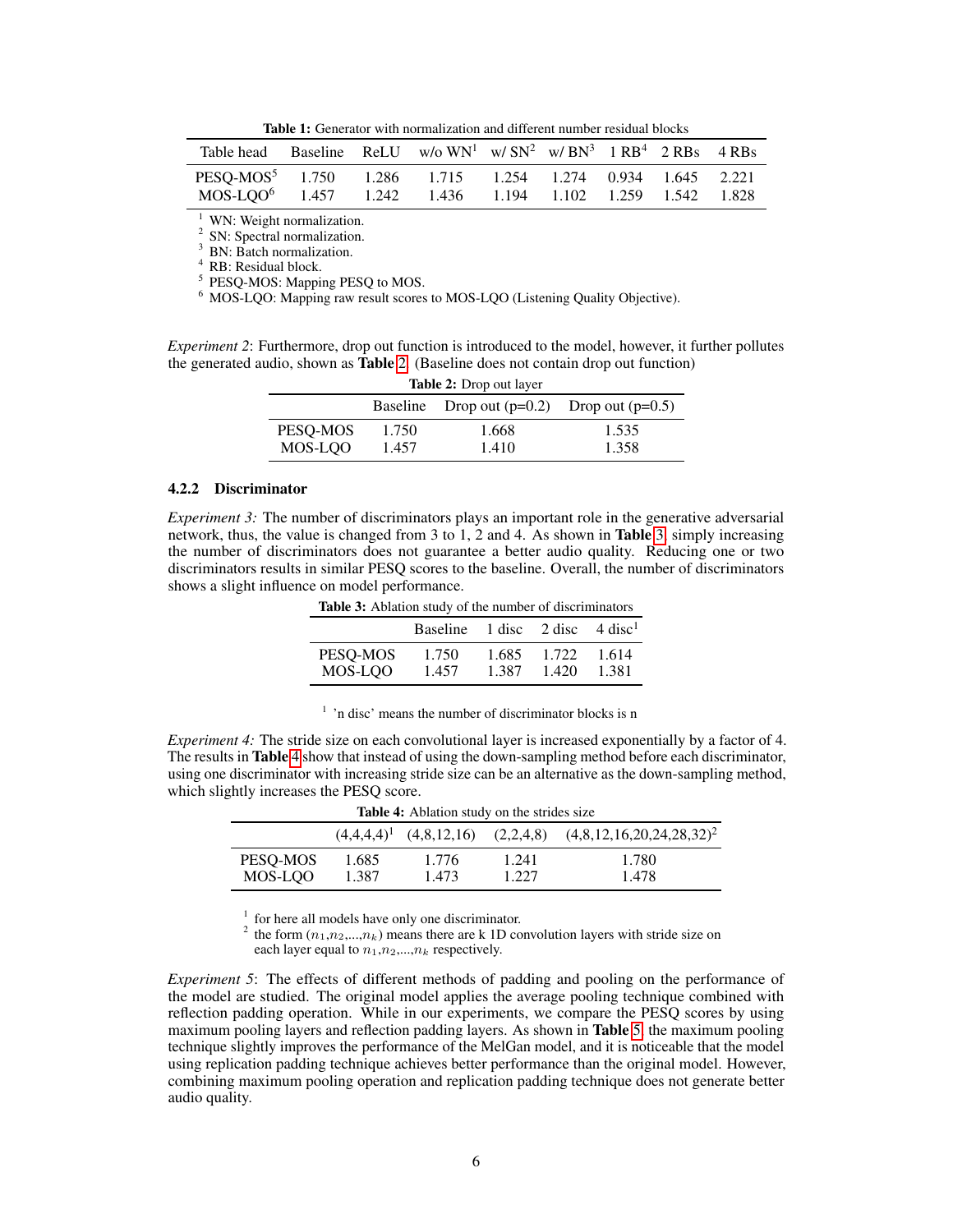Table 5: Effects of Padding and Pooling Function

<span id="page-6-0"></span>

|          |       |       | Baseline w/ max pooling w/ replication padding w/ max+replication |       |
|----------|-------|-------|-------------------------------------------------------------------|-------|
| PESO-MOS | 1.750 | 1.881 | 2.053                                                             | 1.931 |
| MOS-LOO  | 1.457 | 1.542 | 1.675                                                             | 1.608 |

<sup>1</sup> 'max+replication' means combination of max pooling technique and replication padding method.

As is discussed in the related work section, pooling techniques aim to 'shrink' (summarize) the feature locally while padding operations 'expand' the feature to catch more details of information. These two operations act in the opposite direction, which is why combining them cannot make an improvement.

### 4.2.3 Optimizer

*Experiment 6*: Initially, we deploy the original Adam optimizer and vary the value of learning rate from  $10^{-2}$  to  $10^{-6}$ , the results can be seen in **Table** [6.](#page-6-1) The reason is that for a large learning rate it is hard to converge due to its large step size of gradient descent update, while if the learning rate is small it needs more epochs and iterations to approach the local minima. That is why our results are better when the learning rate is close to  $10^{-4}$ , which is the most appropriate value for here.

<span id="page-6-1"></span>

| <b>Table 6:</b> learning rate comparison |       |       |       |                                                                                                           |       |       |  |  |
|------------------------------------------|-------|-------|-------|-----------------------------------------------------------------------------------------------------------|-------|-------|--|--|
|                                          |       |       |       | Baseline <sup>1</sup> $lr = 10^{-2}$ $lr = 10^{-3}$ $lr = 5 \times 10^{-4}$ $lr = 10^{-5}$ $lr = 10^{-6}$ |       |       |  |  |
| PESO-MOS                                 | 1.750 | 0.434 | 0.455 | 1.733                                                                                                     | 0.834 | 0.449 |  |  |

MOS-LQO 1.457 1.070 1.072 1.447 1.126 1.072

<sup>1</sup> Baseline has learning rate (lr, for short) =  $10^{-4}$ 

Moreover, the generator with a large learning rate such as  $10^{-2}$ , generates audio files that are polluted with deep and chaotic noise, while the generated file from the generator with less learning rate like 10<sup>−</sup><sup>5</sup> contains sharper and high-frequency noise, compared to file generated by the baseline model.

<span id="page-6-2"></span>*Experiment 7*: Then we try different optimizers and the result is compared with the baseline, which is shown in the Table [7.](#page-6-2) The overall performances are worse than that of the baseline. One reason is that some optimizers (e.g. SGD) relay on the concave loss function to converge to the optimum point, which is not the case in the GANs. The other reason is the hyper-parameters: each optimizer contains too many hyperparameters that need to be tuned(e.g. learning rate, momentum), especially for SGD and RMSPROP.

| <b>Table 7:</b> Optimizer comparison |                 |       |         |         |  |  |  |  |
|--------------------------------------|-----------------|-------|---------|---------|--|--|--|--|
|                                      | Baseline (Adam) | SGD   | Rprop   | RMSprop |  |  |  |  |
| PESO-MOS                             | 1.750           | 0.885 | 1.026   | 1.064   |  |  |  |  |
| MOS-LOO                              | 1.457           | 1.14  | 1 1 6 7 | 1.176   |  |  |  |  |

#### 4.2.4 Loss function

*Experiment 8*: As a method of evaluating the audio quality, the Pearson correlation coefficient replaces L1 loss function as a feature matching loss function. The larger coefficient indicates a stronger correlation between the measured two quantity, therefore we choose the inverse of the coefficient as the feature matching loss function. However the results (Table [8\)](#page-7-0) show that the Pearson correlation coefficient results in a low PESQ score. The reason is that the compacted range of coefficient is between -1 and +1, which is hard to describe the variation of the loss.

### 4.3 Improvement

*Experiment 9*: Based on the above experiments, we reduce the number of discriminators to 1 and try different architectures. As the Table [9](#page-7-1) shows, replacing the average pooling technique with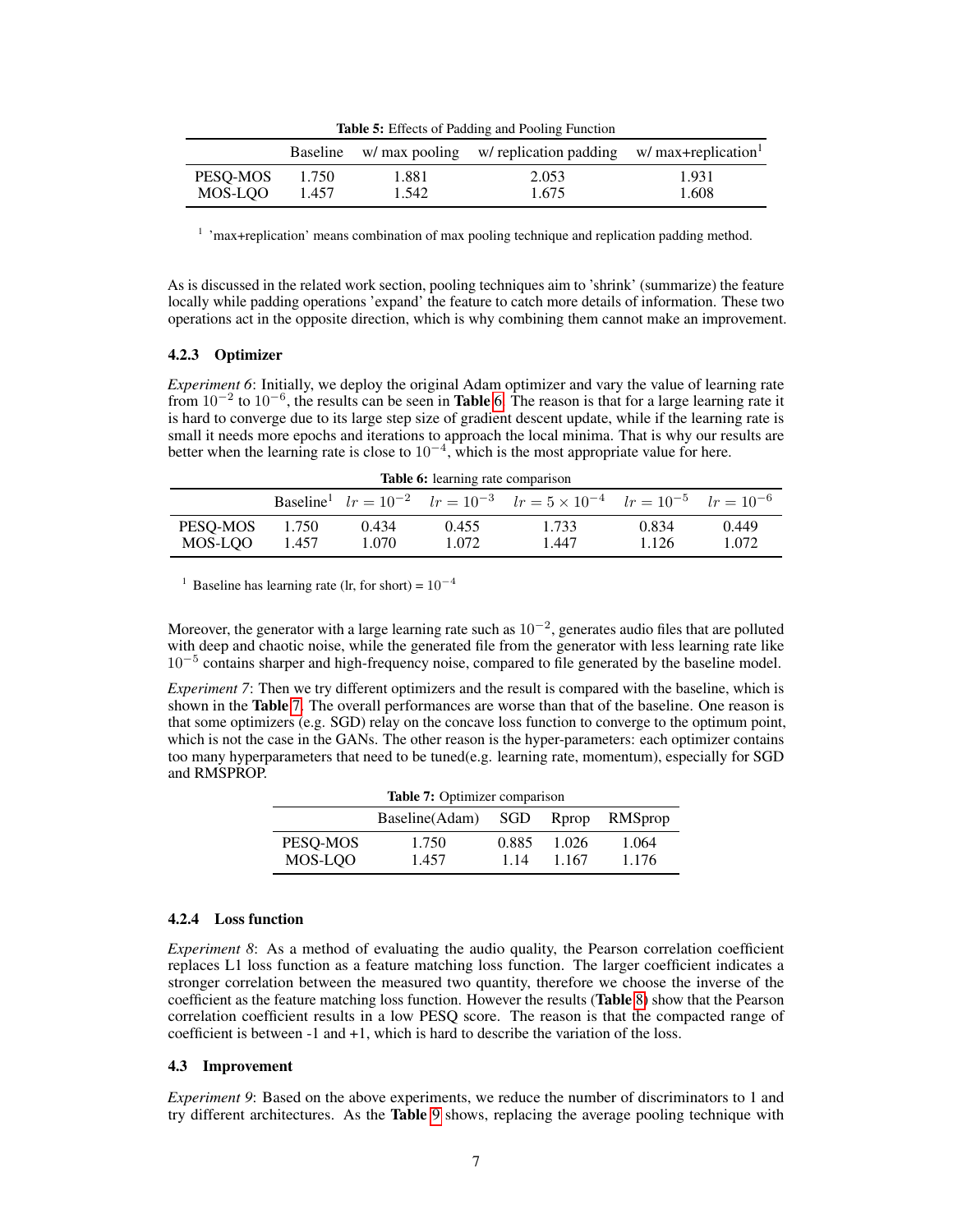<span id="page-7-0"></span>

|          |       | Baseline(L1 Loss) Pearson correlation coefficient <sup>1</sup> L2 Loss |       |
|----------|-------|------------------------------------------------------------------------|-------|
| PESO-MOS | 1.750 | 1.479                                                                  | 0.806 |
| MOS-LOO  | 1.457 | 1.317                                                                  | 1.128 |

<sup>1</sup> 'Peason Correlation is implemented as a feature matching loss function'

maximum pooling technique contributes to a comparable result, and using the replication padding method improves the PESQ score, while combining two techniques does not further improve the audio quality.

Additionally, adding one more extra residual block to the generator significantly improves the audio quality.

<span id="page-7-1"></span>

| <b>Table 9:</b> Improvement (using 1 discriminator) |                 |                                          |                 |       |                                                          |                                                                      |                    |
|-----------------------------------------------------|-----------------|------------------------------------------|-----------------|-------|----------------------------------------------------------|----------------------------------------------------------------------|--------------------|
|                                                     | <b>Baseline</b> | <b>Baseline</b>                          | MP <sup>1</sup> |       |                                                          | $RP2$ MP+RP <sup>3</sup> MP+4 RBs <sup>4</sup> RP+4 RBs <sup>5</sup> |                    |
|                                                     |                 | $(3 \text{ discs}^6)$ $(1 \text{ disc})$ |                 |       | $(1 \text{ disc})$ $(1 \text{ disc})$ $(1 \text{ disc})$ | $(1 \text{ disc})$                                                   | $(1 \text{ disc})$ |
| PESO-MOS                                            | 1.750           | 1.685                                    | 1.732           | 1.915 | 1.701                                                    | 2.015                                                                | 2.254              |
| MOS-LOO                                             | 1.457           | 1.387                                    | 1.426           | 1.692 | 1.388                                                    | 1.787                                                                | 1.892              |

<sup>1</sup> 'MP' means max pooling technique.

<sup>2</sup> 'RP' means replication padding method.

<sup>3</sup> 'MP+RP' means a combination of max pooling technique and replication padding method.

<sup>4</sup> 'MP+4 RBs' means a combination of max pooling technique and 4 residual blocks.

<sup>5</sup> 'RP+4 RBs' means a combination of replication padding technique and 4 residual blocks.

6 'n disc' means the model contains n discriminators.

# 5 Discussion and Conclusion

In this project, we successfully reproduce the task of the paper [\[1\]](#page-8-0) and do experiments on different components of the original model on LJ Speech dataset. As explained above, due to the limitation of computational resources, we train 100 epochs instead of 3000 epochs in each experiment.

Accordingly, we show quantitative results obtained by introducing PESQ algorithm and briefly discuss the quality of those generated audio files. During the ablation study and these experiments, we discover that the number of residual blocks is more crucial to synthesize high quality audio than other factors. We also show that our modified models can improve the performance significantly (with replication padding operations on 4 residual blocks).

In particular, replacing the average pooling layer with max pooling layer and replacing reflection padding with replication padding improves the performance significantly, while combining them produces worse results. As discussed in the results section, these two operations act in the opposite direction, which is the reason why combining them cannot improve. How to balance these two techniques to achieve the best performance can be an investigation direction in the future.

The Pearson correlation coefficient can be used as a loss function during feature matching. However, it needs to be scaled to be able to describe a larger range of variation of the feature matching loss, which is why our attempts with the Pearson correlation coefficient do not improve the performance. How to properly use it can also be a future investigation topic.

# 6 Statement of Contribution

1. Yifei Zhao (260900278) yifei.zhao@mail.mcgill.ca

code reproduction, code modification, code testing, report writing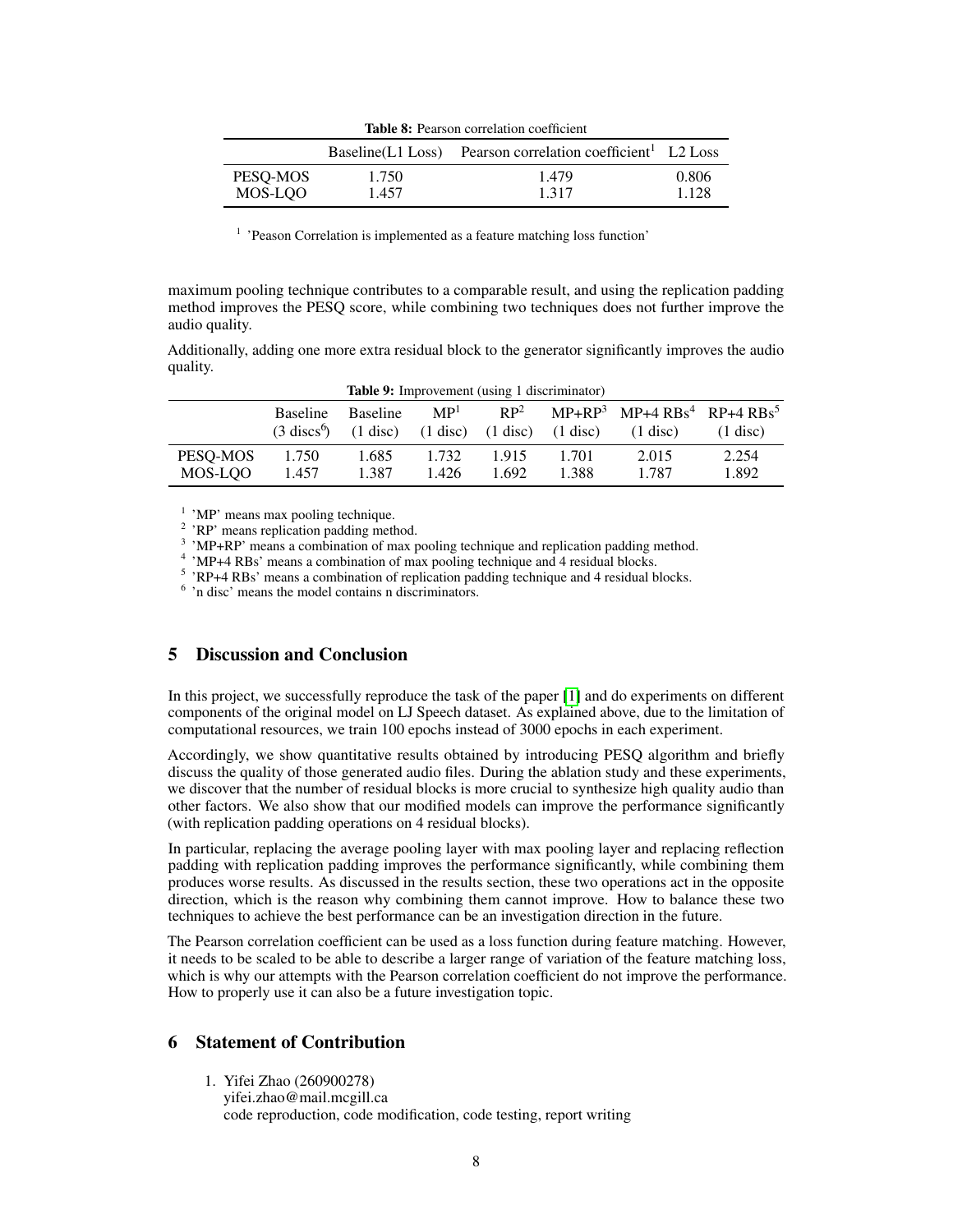- 2. Yichao Yang (260764629) yichao.yang@mail.mcgill.ca code reproduction, code modification, code testing, report writing
- 3. Yang Gao(260906623) yang.gao6@mail.mcgill.ca code reproduction, code modification, code testing, report writing

### References

- <span id="page-8-0"></span>[1] T. de Boissiere, L. Gestin, W. Z. Teoh, J. Sotelo, A. de Brebisson, Y. Bengio, A. Courville, K. Kumar, and R. Kumaré, "MelGAN: Generative Adversarial Networks for Conditional Waveform Synthesis", 2019.
- <span id="page-8-1"></span>[2] M. Binkowskié, "HIGH FIDELITY SPEECH SYNTHESIS WITH ADVERSARIAL NETWORKS", 2019.
- <span id="page-8-2"></span>[3] N. Vaishnavh and J. Z. Kolteré, "Gradient descent GAN optimization is locally stable", 2017.
- <span id="page-8-3"></span>[4] Y. N. Dauphin, H. de Vries, J. Chung, and Y. Bengioé, "RMSProp and equilibrated adaptive learning rates for non-convex optimization", 2015.
- <span id="page-8-4"></span>[5] X. Zeng, Z. Zhang, and D. Wangé, "AdaMax Online Training for Speech Recognition", 2016.
- <span id="page-8-5"></span>[6] D. Scherer, A. Muller, and S. B. é, "Evaluation of Pooling Operations in Convolutional Architectures for Object Recognition", 2010.
- <span id="page-8-6"></span>[7] T. S. Harsha and D. B. Srinivasané, "Reconstruction of Flows using Convolutional neural networks", 2019.
- <span id="page-8-7"></span>[8] G. Liu, K. J. Shih, T.-C. Wang, F. A. Reda, K. Sapra, Z. Yu, A. Tao, and B. Catanzaroé, "Partial Convolution based Padding", in *arXiv preprint arXiv:1811.11718*, 2018.
- <span id="page-8-8"></span>[9] S. Xiang and H. Lié, "On the Effects of Batch and Weight Normalization in Generative Adversarial", 2017.
- <span id="page-8-9"></span>[10] T. Miyato, T. Kataoka, M. Koyama, and Y. Yoshidaé, "SPECTRAL NORMALIZATION FOR GENERATIVE ADVERSARIAL NETWORKS", 2018.
- <span id="page-8-10"></span>[11] A. W. Rix, J. G. Beerends, M. P. Hollier, and A. P. Hekstraé, "PERCEPTUAL EVALUATION OF SPEECH QUALITY (PESQ) - A NEW METHOD FOR SPEECH QUALITY ASSESSMENT OF TELEPHONE NETWORKS AND CODECS", 2001.
- <span id="page-8-11"></span>[12] T. é, "Methods, metrics and procedures for statistical evaluation, qualification and comparison of objective quality prediction models", *P.1401 : Methods, metrics and procedures for statistical evaluation, qualification and comparison of objective quality prediction models*, 2012. [Online]. Available: <https://www.itu.int/rec/T-REC-P.1401-201207-I/en>.

# 7 APPENDIX

### 7.1 Training objective

To train the GAN, we use the hinge loss version of the GAN objective (Lim Ye, 2017; Miyato et al., 2018). We also experimented with the least-squares (LSGAN) formulation (Mao et al., 2017) and noticed slight improvements with the hinge version.

$$
\min_{D_k} \mathbb{E}_x \left[ \min(0, 1 - D_k(x)) \right] + \mathbb{E}_{s,z} \left[ \min(0, 1 + D_k(G(s, z))) \right], \forall k = 1, 2, 3
$$
  

$$
\min_G \mathbb{E}_{s,z} \left[ \sum_{k=1,2,3} -D_k(G(s, z)) \right]
$$

where *x* represents the raw wave form, *s* represents the conditioning information (eg. mel-spectrogram) and *z* represents the Gaussian noise vector.

### 7.2 Feature Matching

In addition to the discriminator's signal, we use a feature matching objective (Larsen et al., 2015) to train the generator. This objective minimizes the L1 distance between the discriminator feature maps of real and synthetic audio. Intuitively, this can be seen as a learned similarity metric, where